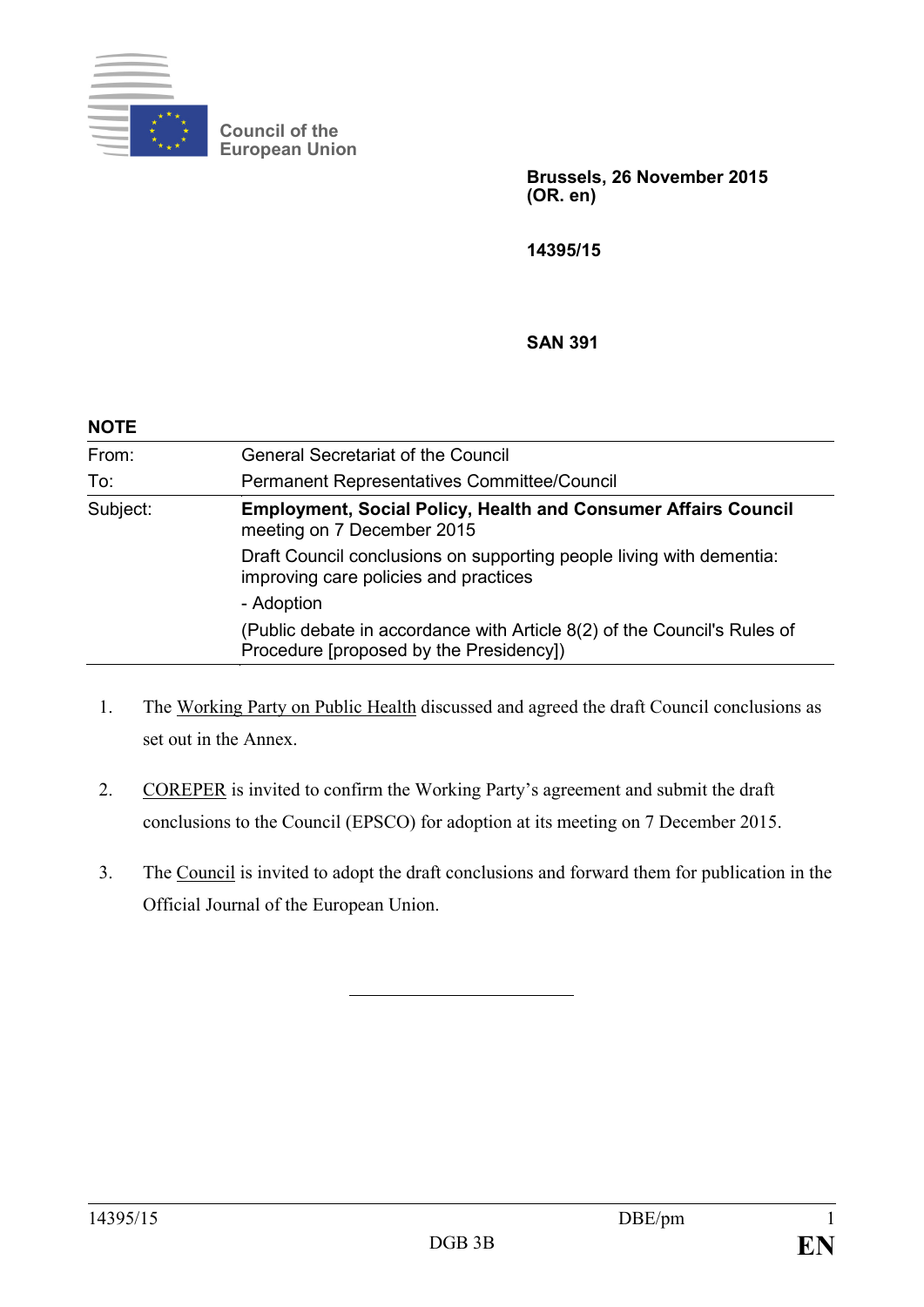## **ANNEX**

# **Draft Council conclusions on supporting people living with dementia: improving care policies and practices**

#### **THE COUNCIL OF THE EUROPEAN UNION**

- 1. RECALLS that under Article 168 of the Treaty on the Functioning of the European Union a high level of human health protection must be ensured in the definition and implementation of all Union policies and activities, and that Union action, which is to complement national policies, is to be directed towards improving public health. The Union is to encourage cooperation between Member States in the area of public health and, if necessary, lend support to their actions and foster cooperation with competent international organisations. Union action must fully respect the responsibilities of the Member States for the organisation and delivery of health services and medical care, including allocation of the resources assigned to them;
- 2. NOTES WITH CONCERN that 47.5 million people worldwide are currently living with dementia, 58 % of which live in low- and middle-income countries. It is estimated that in the European Union 6.4 million people live with dementia**[1](#page-1-0)** ;
- 3. RECALLS that dementia is one of the major causes of disability and dependency among older people worldwide and that it has a physical, psychological, social and economic impact on people living with dementia and on their families and caregivers, as well as on society<sup>[2](#page-1-1)</sup>;

<span id="page-1-0"></span>**<sup>1</sup>** WHO, Fact sheet No 362, March 2015, http://www.who.int/mediacentre/factsheets/fs362/en/; ALCOVE Joint Action report, Executive Summary, p. 29, http://www.alcove-

project.eu/images/synthesis-report/ALCOVE\_SYNTHESIS\_REPORT\_WP4.pdf.

<span id="page-1-1"></span><sup>&</sup>lt;sup>2</sup> WHO, Fact sheet No 362, March 2015.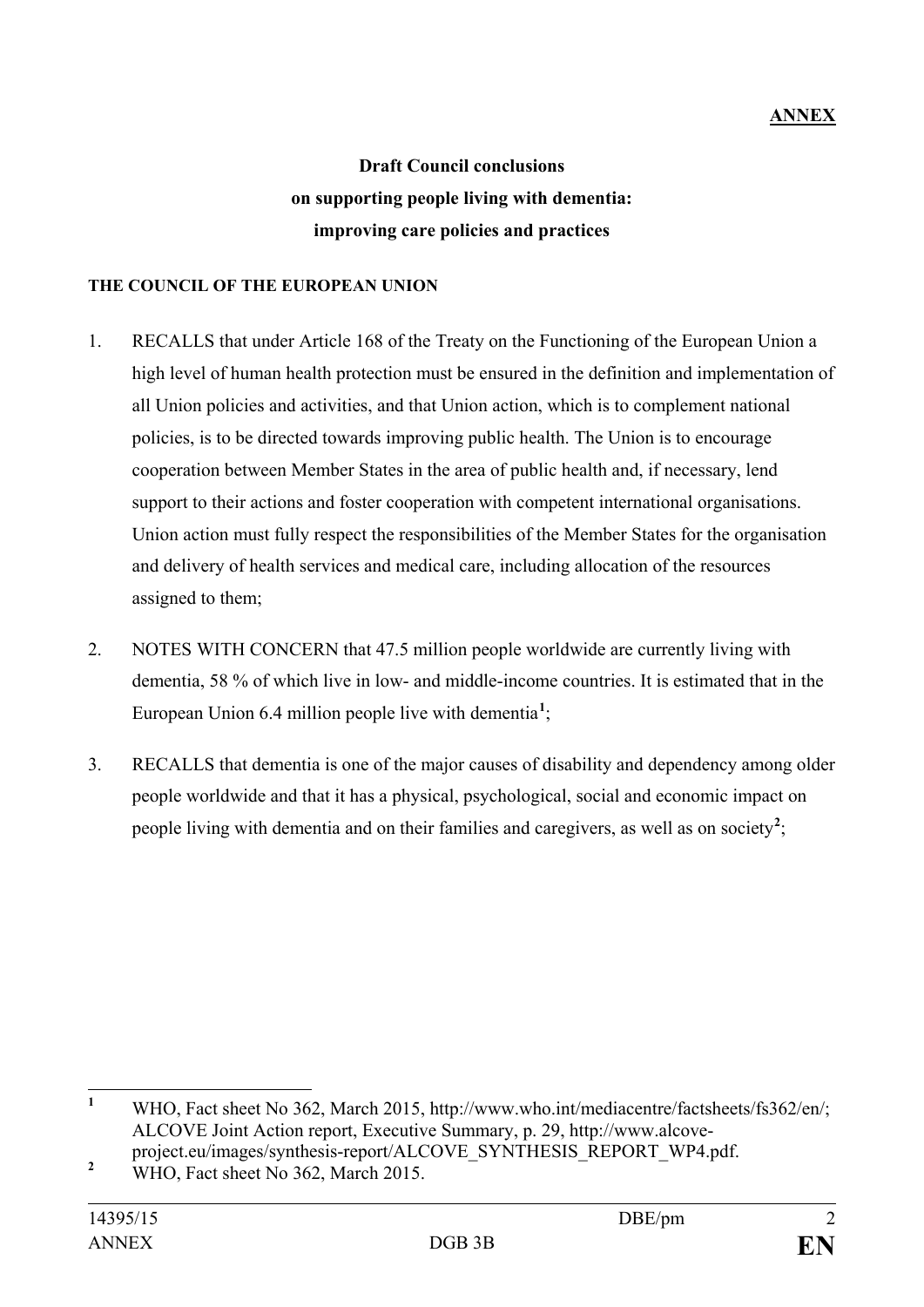- 4. RECALLS that while the majority of people with dementia are elderly, there are also a significant number of people with early onset dementia;
- 5. EMPHASISES patients' rights, particularly those related to human dignity, as laid down in the EU Charter of Fundamental Rights**[3](#page-2-0)** ;
- 6. RECOGNISES that people can live well with dementia for a number of years, in particular if timely access, assessment, diagnosis and the right support are in place;
- 7. RECOGNISES the significant impact of dementia and of diseases linked to dementia on the financial sustainability of health and social security systems;
- 8. EMPHASISES the importance of promoting healthy lifestyles, including for brain health, throughout the life cycle, in order to increase healthy life years;
- 9. RECALLS that a better understanding of these conditions is required to achieve high health standards for an ageing society, which is one of the priorities of both the second and the current third Health Programme (2014-2020)**[4](#page-2-1)** ;
- 10. RECALLS that numerous initiatives at EU level have also acknowledged dementia as a priority for action in the context of demographic change and reiterated the significant consequences of the increase in the number of people living with the disease**[5](#page-2-2)** ;

<span id="page-2-0"></span>**<sup>3</sup>** See Chapter I on Dignity, available to download at http://www.europarl.europa.eu/charter/pdf/text\_en.pdf.

<span id="page-2-1"></span>**<sup>4</sup>** Regulation (EU) No 282/2014 OF THE EUROPEAN PARLIAMENT AND OF THE COUNCIL of 11 March 2014 on the establishment of a third Programme for the Union's action in the field of health (2014-2020); OJ 21.3.2014, L86/1

<span id="page-2-2"></span><sup>&</sup>lt;sup>5</sup> See overview on initiatives in the field of dementia – such as the ALCOVE Joint Action, the European Innovation Partnership on Active and Healthy Ageing*,* the European Pact for Mental Health and Well-Being, the European platform to facilitate proof-of-concept for prevention of Alzheimer's Disease (EPOC-AD) and the Innovative Medicines Initiative – contained in the staff working document on the implementation of the Commission Communication on a European initiative on Alzheimer's disease and other dementias, SWD(2014) 321 final of 16.10.2014.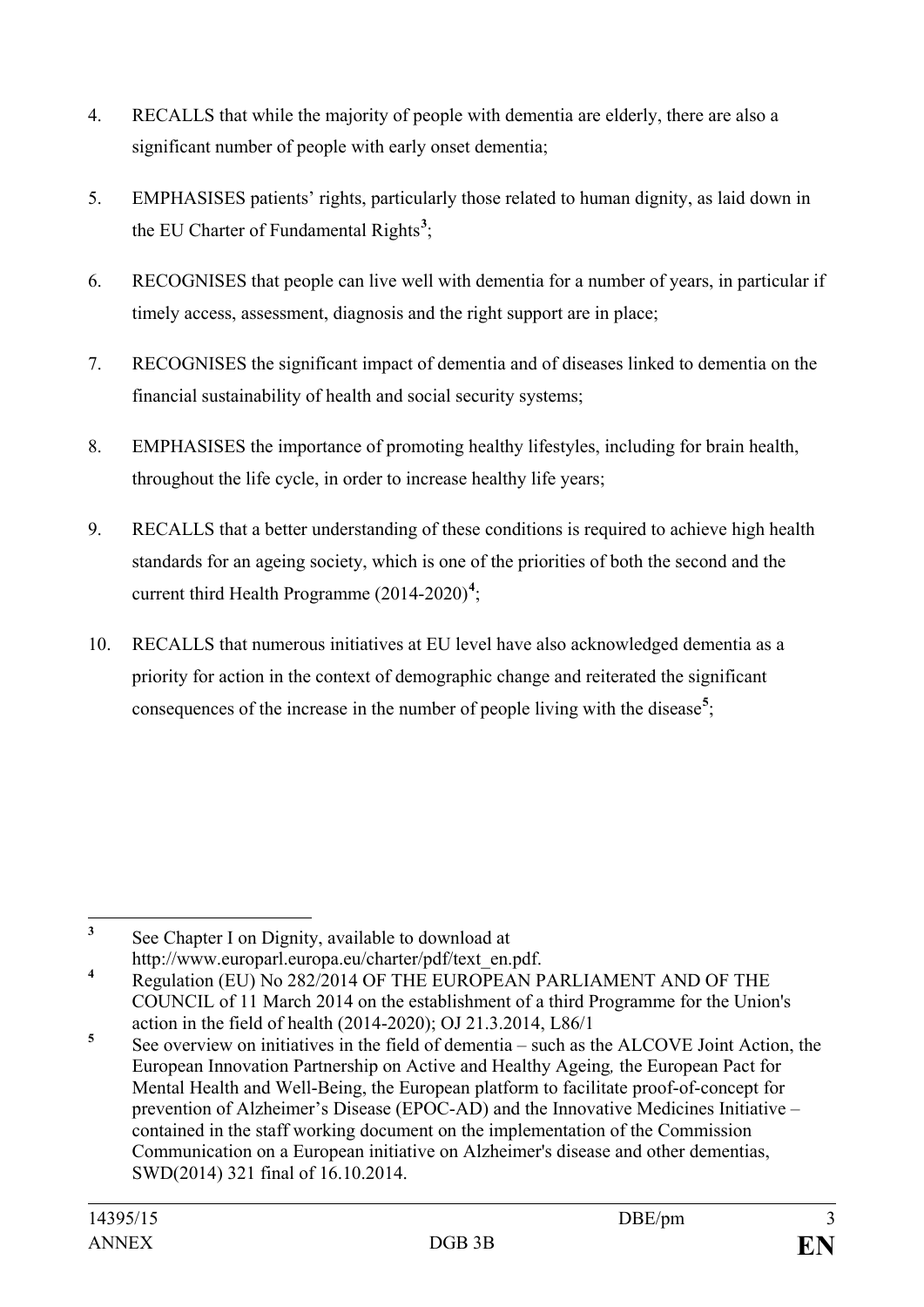- 11. RECALLS the Council Conclusions adopted on 16 December 2008 on public health strategies to combat neurodegenerative diseases associated with ageing, which called on the Commission to adopt an initiative in 2009 to combat these diseases<sup>[6](#page-3-0)</sup>;
- 12. RECALLS that the Commission proposed a new approach for making better use of Europe's public R&D funds through Joint Programming in key areas that include Alzheimer's disease. As a result, the Member-States led Joint Programming Initiative on Neurodegenerative Diseases (JPND) was launched in 2010 with the aim to better coordinate national research efforts in the field of neurodegenerative diseases and in particular Alzheimer's disease;
- 13. RECALLS that the 7<sup>th</sup> Framework Programme for Research and Technological Development (2007-2013) spent more than EUR 76 million in funding on research on dementia and neurodegenerative diseases between 2007 and 2013; building on these results, Horizon 2020 (2014-2020), the new EU Framework for Research and Innovation – Horizon 2020 allows to further address dementia as a societal and health challenge, with already more than EUR 103 million invested in dementia-relevant research and innovation actions;
- 14. WELCOMES the Resolution of the European Parliament, adopted on 19 January 2011, on a European initiative on Alzheimer's disease and other dementias calling for dementia to be made an EU health priority and strongly urging Member States to develop dedicated national plans**[7](#page-3-1)** ;
- 15. RECALLS the first report of the World Health Organisation (WHO), 'Dementia: A Public Health Priority<sup>[8](#page-3-2)</sup>, published in 2012, which provided information on and raised awareness of dementia and made it one of the priority conditions addressed in the WHO Mental Health Gap Action Programme**[9](#page-3-3)** , which aims to scale up care for mental, neurological and substance abuse disorders;

<span id="page-3-0"></span><sup>&</sup>lt;sup>6</sup> http://www.consilium.europa.eu/ueDocs/cms\_Data/docs/pressData/en/lsa/104778.pdf.<br><sup>7</sup> 2010/2004 (NU)

<span id="page-3-1"></span> $\frac{7}{8}$  2010/2084 (INI).

<span id="page-3-2"></span>**<sup>8</sup>** WHO, 'Dementia: a public health priority'*,* 2012, available to download at http://www.who.int/mental\_health/publications/dementia\_report\_2012/en/.

<span id="page-3-3"></span><sup>&</sup>lt;sup>9</sup> http://www.who.int/mental\_health/mhgap/en/.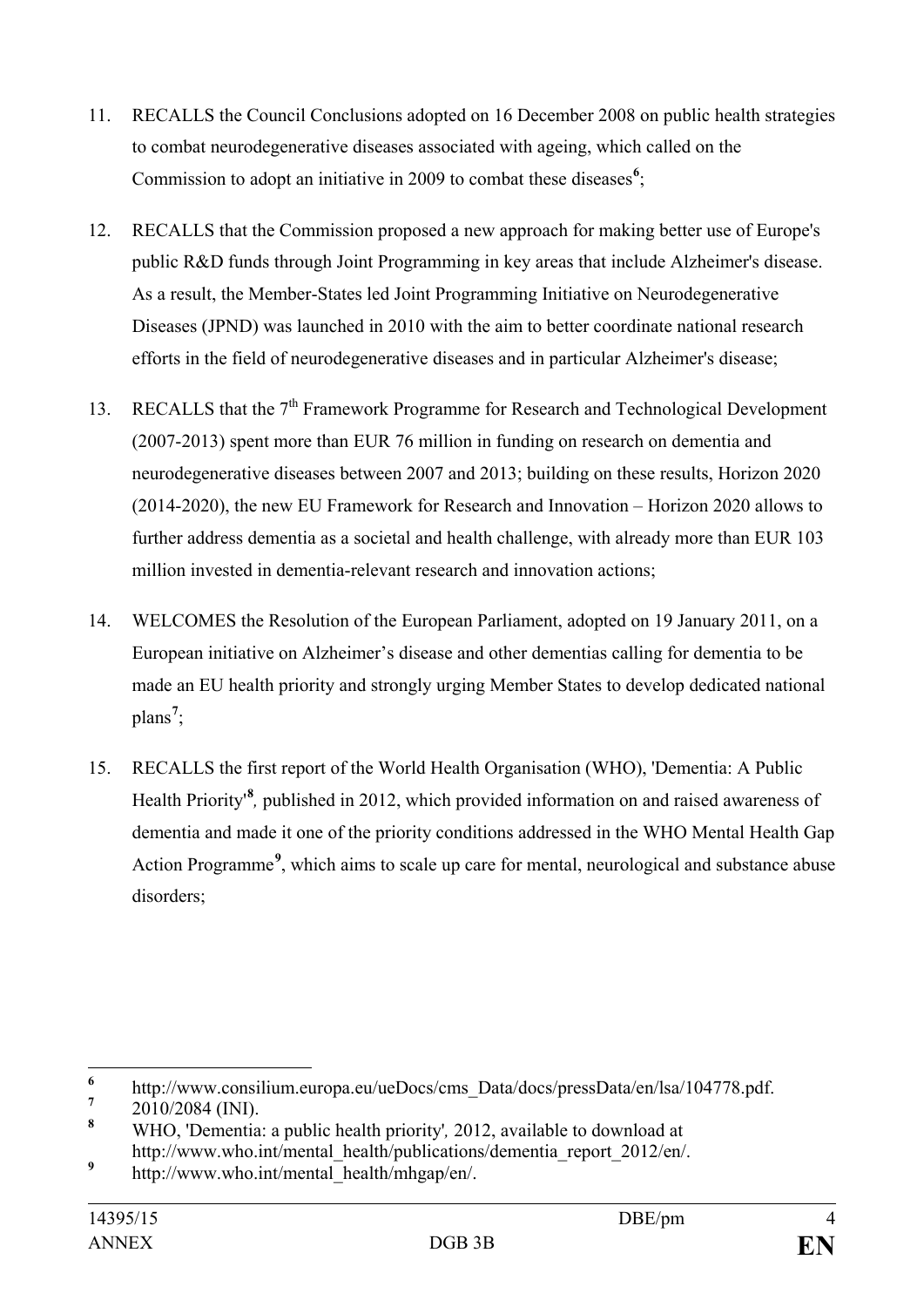- 16. WELCOMES the Declaration of G8 Health Ministers on Dementia*,* adopted on 11 December 2013 at the G8 Summit, to foster innovation to identify a cure or a diseasemodifying therapy for dementia by 2025 as well as strategic priority areas and to increase funding for research**[10](#page-4-0)**;
- 17. RECALLS the Italian Presidency Conference 'Dementia in Europe: a challenge for our common future', held in Rome on 14 November 2014**[11](#page-4-1)**, which provided an overview of initiatives on dementia in the EU, notably on prevention, treatment and elderly health promotion;
- 18. RECALLS the report of the Organisation for Economic Cooperation and Development (OECD*)* of 13 March 2015 entitled 'Better dementia care and a future cure require action today'**[12](#page-4-2)**, which reaffirmed the need for dementia to be made a political priority;
- 19. WELCOMES the Call for Action signed by participants at the first WHO Ministerial Conference on Global Action Against Dementia in Geneva on 17 March 2015, which underlined governments' primary role and responsibility in responding to the challenge of dementia and emphasised the need for multi-sectoral and coordinated action at global and national level, aimed notably at advancing prevention, risk reduction, diagnosis and treatment of dementia**[13](#page-4-3)**;
- 20. STRESSES that in recent years dementia has become a high priority for more and more Member States, given the fact that development, adoption or implementation of national strategies, action plans or programmes addressing dementia are ongoing in the majority of the Member States; that Member States' initiatives already in place or under way are based on an integrated approach to the patient pathway which considers health and social issues;

<span id="page-4-0"></span><sup>10</sup> https://www.gov.uk/government/publications/g8-dementia-summit-agreements.

<span id="page-4-2"></span><span id="page-4-1"></span><sup>11</sup> http://www.salute.gov.it/portale/ItaliaUE2014/dettaglioEvento.jsp?lingua=english&id=246.

**<sup>12</sup>** http://www.oecd.org/newsroom/better-dementia-care-and-a-future-cure-require-actiontoday.htm.

<span id="page-4-3"></span>**<sup>13</sup>** http://www.who.int/mediacentre/news/releases/2015/action-on-dementia/en/#.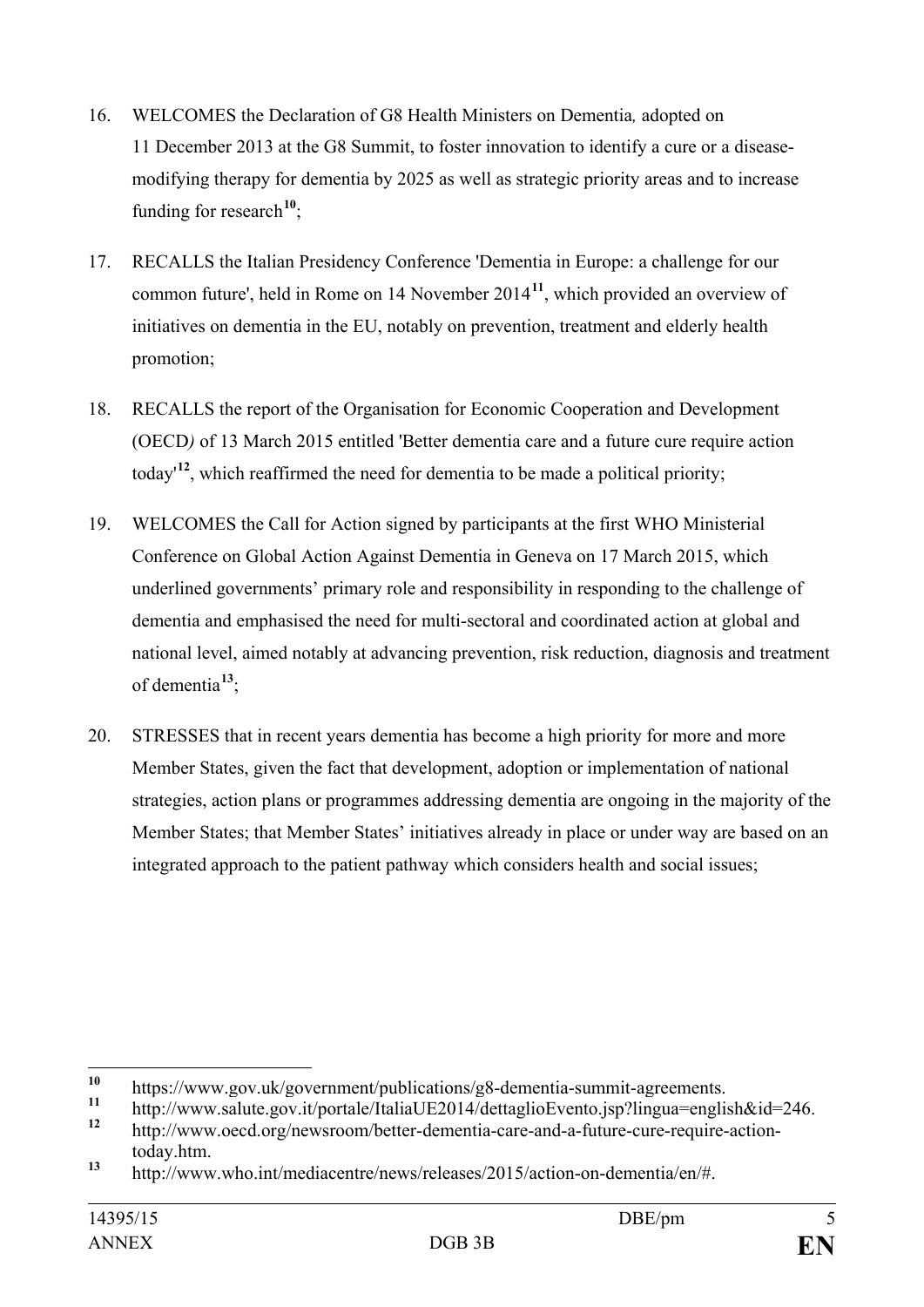- 21. WELCOMES the discussion at the informal meeting of EU Health Ministers on 24 September 2015 on fostering development and implementation of national strategies, action plans or programmes on dementia as well as on facilitating the exchange of best practices at EU level, taking into account WHO activities;
- 22. WELCOMES the second Joint Action on Dementia, to be launched in 2016.

## **INVITES THE MEMBER STATES TO:**

- 23. ADDRESS dementia as a priority through cross-sectoral national strategies, action plans or programmes on dementia to provide appropriate treatment and assistance to people living with dementia, their families and caregivers, while ensuring the sustainability of health and social security systems.
- 24. CONTINUE to devote special attention to strengthening the coordination within Member States of relevant policies in the field of dementia, including reinforcing the role of primary care.

#### **INVITES THE MEMBER STATES AND THE COMMISSION TO:**

- 25. RECOGNISE that continued collaboration across sectors among Member States and at EU level – taking into account WHO activities – will allow for a valuable contribution to improve the support of people living with dementia;
- 26. RECOGNISE the benefits of the empowerment of people living with dementia and encourage their inclusion in decision-making processes by strengthening their representation, particularly in initiatives, organisations and bodies in the field of dementia;
- 27. SUPPORT a gender-sensitive, individual-and research based approach in the elaboration of strategies, plans and programmes on dementia, taking account of groups with specific needs, the impact of cultural diversity on perceptions of dementia, as well as the expectations and rights of people living with dementia and their families and caregivers;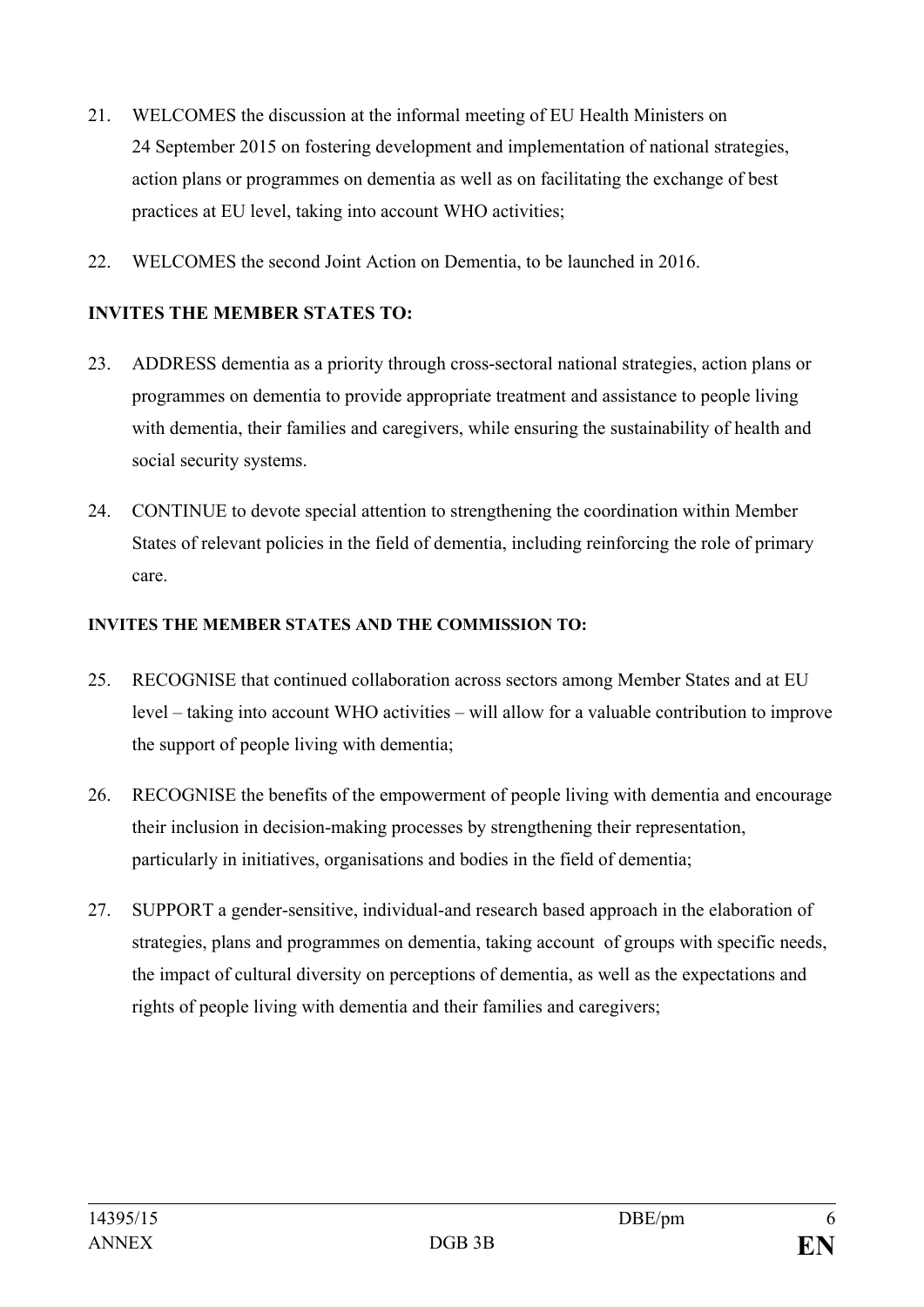- 28. RECOGNISE the important role of families and caregivers, notably by ensuring their inclusion in decision making processes, and the need to protect their physical and mental wellbeing through adequate support.
- 29. ACKNOWLEDGE the important work of the Governmental Expert Group on Dementia in facilitating the sharing of experiences and good practices to support Member States in developing and implementing national strategies, plans or programmes on dementia;
- 30. SUPPORT work in the context of EU policy areas that might have an impact on dementia policy, notably the Working Party on Public Health at Senior Level as well as the Social Protection Committee (SPC)<sup>[14](#page-6-0)</sup> and the Economic Policy Committee (EPC)<sup>[15](#page-6-1)</sup> on health care and long-term care;
- 31. TAKE FORWARD, while fully respecting Member States' competences, discussions at EU level on the following issues:
	- a) the role of prevention and health promotion, risk reduction, early detection, timely diagnosis and post-diagnostic support in contributing to the reduction of the burden of dementia;
	- b) ways of ensuring that prevention, diagnosis, treatment and care is coordinated within countries, involving multidisciplinary expertise, and that it is delivered closer to home;
	- c) the added value of the exchange of best practices with a focus on key components and tools to ensure the quality of care of patients and the support of carers, in order to better assess the various approaches and practices in these areas;
	- d) the promotion of the rights of people living with dementia, with a particular focus on the ethical dimension of dementia in order to ensure healthy ageing in dignity;
	- e) the use of the potential of eHealth and assistive technologies in improving support and care for people living with dementia;

<span id="page-6-0"></span>**<sup>14</sup>** SPC Working Group on Ageing Issues, see http://ec.europa.eu/social/main.jsp?catId=758.

<span id="page-6-1"></span>**<sup>15</sup>** EPC Working Group on Ageing Populations and Sustainability, http://europa.eu/epc/working\_groups/ageing\_en.htm.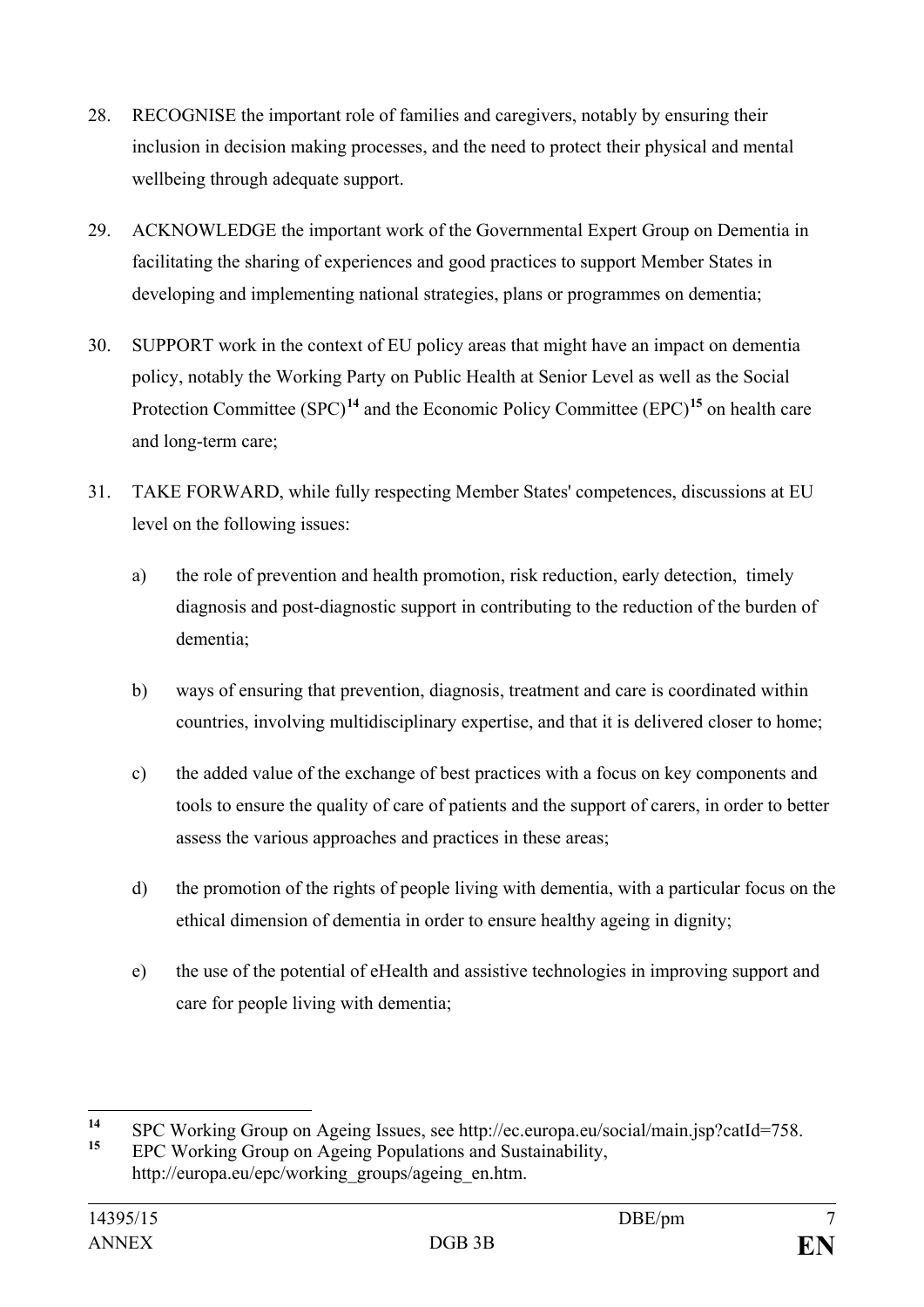- f) the pooling of and access to existing knowledge about ongoing initiatives and the related evidence base as well as its integration into everyday practice in health and social care;
- g) the need to promote the role and continuing education of health professionals to ensure the best possible support for people living with dementia and their families;
- h) the promotion of dementia-friendly communities;
- 32. INTENSIFY research on dementia, building upon the result of EU funded projects such as EU Joint Programming Initiative on Neurodegenerative Disease (JPND), particularly on its risk factors and underlying pathophysiology, as well as translation of successful interventions on dementia management into clinical practice, also considering public-public, public-private and international partnerships;
- 33. BENEFIT from resources, models and tools successfully developed at EU level, such as those gathered by the European Innovation Partnership on Active and Healthy Ageing, the ALCOVE Joint Action and from the strategies developed for scaling-up good practices;
- 34. DEVELOP, where appropriate, in close cooperation with the Governmental Expert Group on Dementia, voluntary guidance based on a comprehensive and integrated perspective on dementia, taking into account the aspects of coordinated prevention and health promotion, timely diagnosis, post-diagnostic support, treatment and care, while respecting Member States' competences;
- 35. IDENTIFY and EXCHANGE, in close cooperation with the Governmental Expert Group on Dementia, good practices, notably as regards targeted prevention, including secondary prevention, health promotion, timely diagnosis, post-diagnostic support and therapy, research, training and further education of health professionals, as well as public information to combat stigma;
- 36. IMPROVE the quality of epidemiological information on dementia to facilitate the development of national strategies, actions plans or programmes as well as the exchange of good practices;